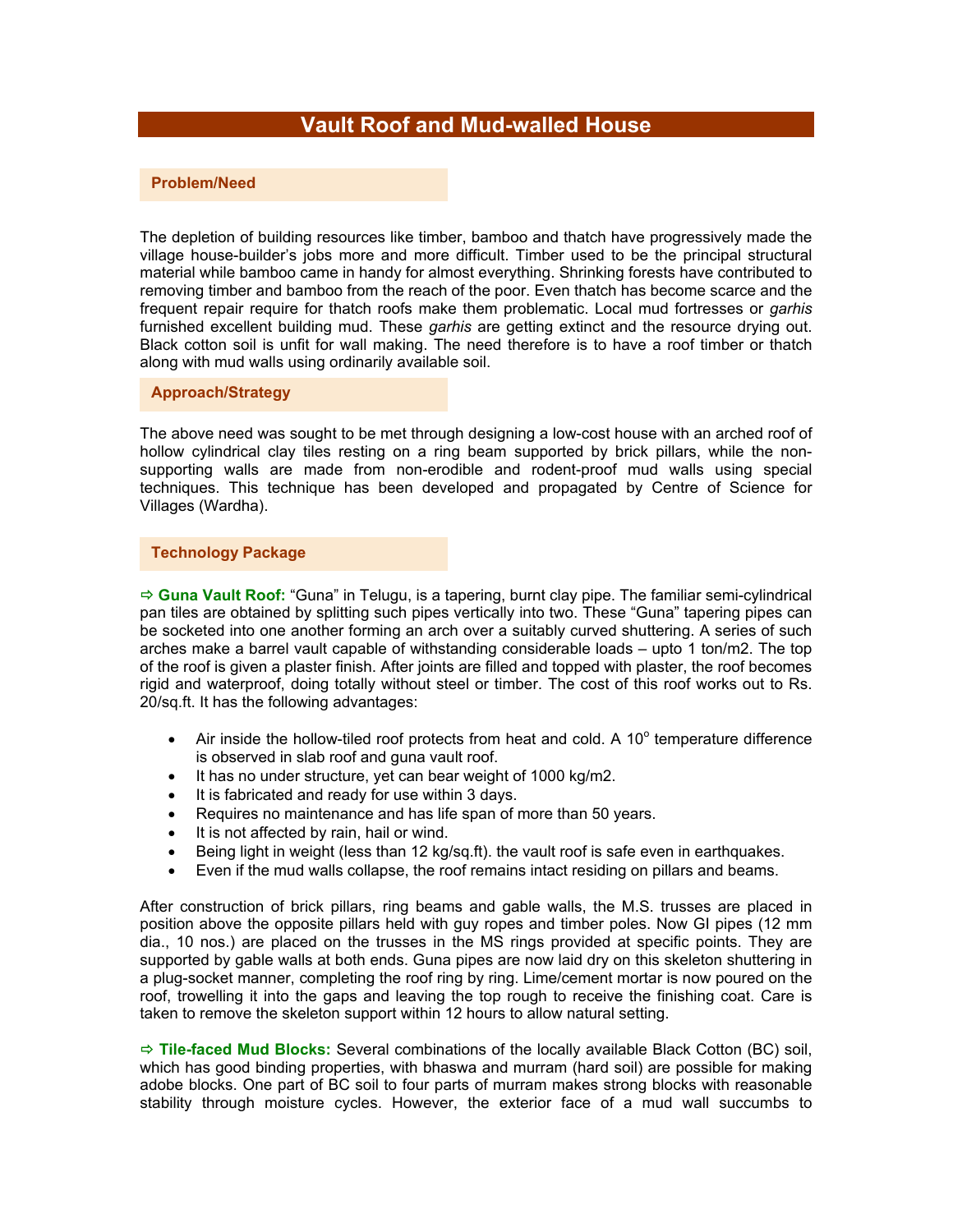weathering and consequent erosion necessitating maintenance cycles beyond the time resources of poor daily-wage labourers. This enforced neglect is commonly noticed in dilapidated walls. CSV's Wardha Blocks have combined the low cost of mud with weather resistance of terra cotta. One face of the block is provided with a weatherproof skin, a bunt clay tile with a dovetail key at the back to anchor it to the block. Red clay pottery continues to be a traditional skill in the region. These tiles draw on these skills and resources, for this new product. The tiles are made with simple techniques using wooden moulds. The face tiles measures 9" x 4" x  $\frac{1}{2}$  " and has a key 1" key projection. Householders can also make it. One woman can make 250 such tiles a day, which can then be baked locally by the village potter. Each face tile costs 40 p. or less.

Ö **Moulding the Mud Block:** Standard block size adopted at CSV is 225/300 x 100 x 225 mm (9"/10" x 4" x 9") taking into account ease of handling. One may use wooden or steel moulds, as available. A pair of workers usually produces 200-225 blocks per day. The facing tile is placed in the mould box with its face side touching the mould wall. Mud mortar (1 part BC soil to 4 parts murram) is poured at the back, working it well around the dovetail key.

 $\Rightarrow$  **Rain-proof & Rodent-proof Mud wall**: With no need for a press or a ram or cement, the tile faced blocks are put out together to form walls that look and feel like pucca brick walls and do not allow water or rats to enter. In BC soil,  $9$ " x  $9$ " brick pillars support the roof usually at 5 ft. intervals. If required the inner surface of the wall can also be tiled to a height of 2-3 ft.

 $\Rightarrow$  **Rain Beam**: The sideways thrust of the vault roof requires to be overcome by a ring beam of 3" thickness. This is reinforced by three 8 mm bars. Extending and adding 1 ft. around the house, the total steel used for a 250 sq. ft. house is less than 50 kg.

CSV has integrated these features into a twin house design and built a few hundred house dispersed in several locations in the district. At 1993 prices each house costs approximately Rs. 8500.

#### **System Design**

Given the raw materials, i.e. the guna roof tiles, wall tiles, bricks, cement and miscellaneous building materials as indicated above a team trained in these techniques can undertake construction of twenty houses (ten twin houses) in a month and a half. Local artisans and labour will be utilized. In each district 10 such teams can work simultaneously. To maintain a supply of tiles, 15 potters will be engaged all the year round. The techniques being simple for traditional artisans to learn, on-job training of masons and potters can be done in a short period. 2 masons and 1 potter may be trained at CSV for 3 months and they should subsequently train others.

| Economics (Low-cost houses for landless labour under RLEGP/JRY) |                 |                |                   |
|-----------------------------------------------------------------|-----------------|----------------|-------------------|
| <b>Description</b>                                              | <b>Quantity</b> | Rate           | <b>Amt. (Rs.)</b> |
| <b>Excavation for foundation</b>                                | 126 cft.        | 68.00/100 cft. | 85.68             |
| Foundation, uncrossed rubble masonry                            | 160 cft.        | 19.20/cft.     | 3,072.00          |
| <b>Brick pillars</b>                                            | 34 cft.         | 30.00          | 1,020.00          |
| Wall of tile faced sun dried mud blocks                         | 150 cft.        | 13.50          | 2,025.00          |
| Ring beam                                                       | 10.31           | 135.00         | 1,391.85          |
| Gable wall                                                      | 60 cft.         | 13.55          | 813.00            |
| Guna vault roofing                                              | 201.25          | 25.50          | 5,131.88          |
| Ordinary wood doors                                             | 2 nos           | 275.00         | 550.00            |
| Window with grills                                              | 3 nos           | 35.00          | 105.00            |
| Flooring                                                        | Lumpsum         |                | 180.00            |
| <b>Total</b>                                                    |                 |                | 14,374.41         |